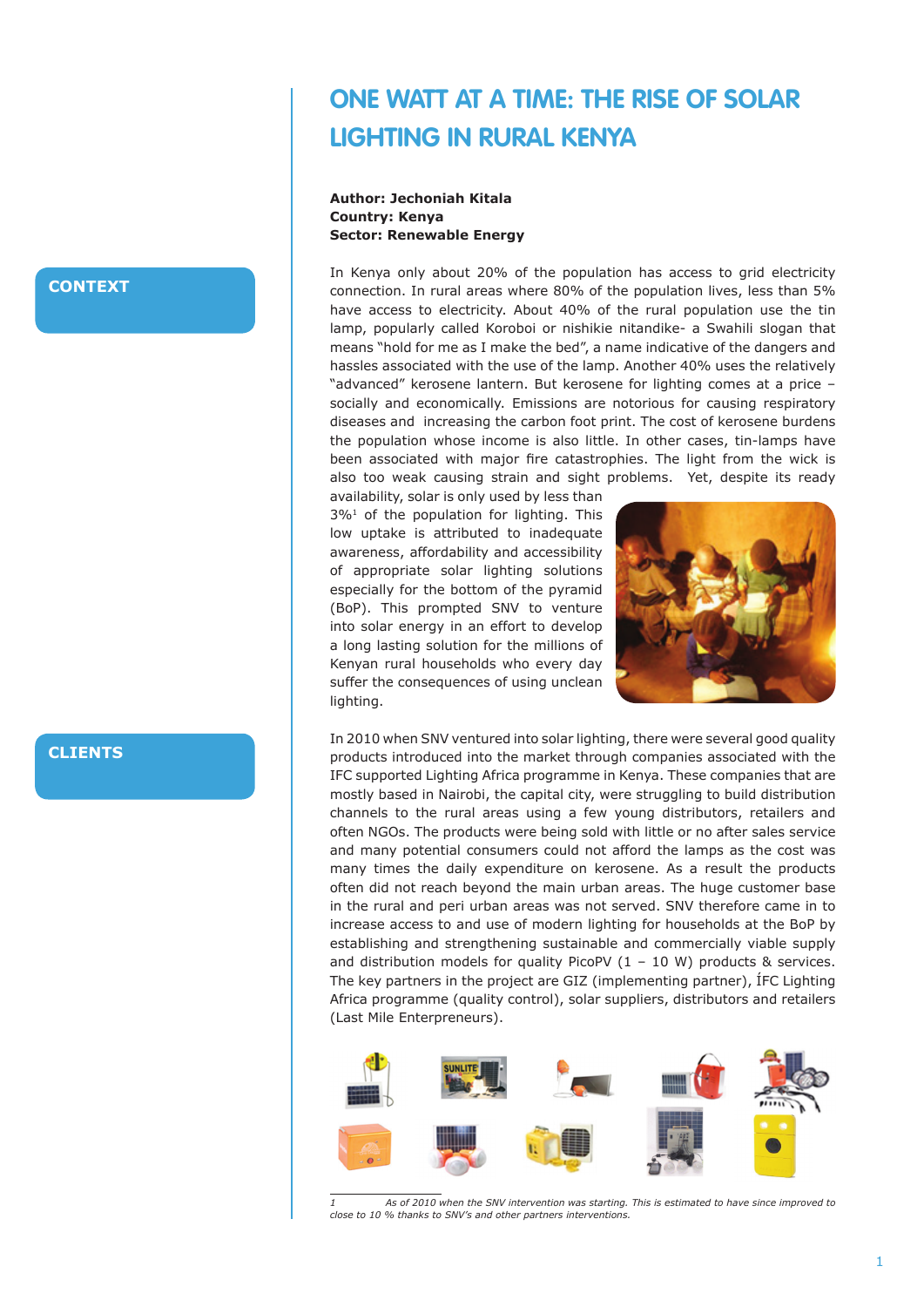# **METHOD / SNV INTERVENTION**

#### **OUTCOME**

#### **IMPACT**

SNV set out to build innovative distribution channels to the BoP. In doing this SNV utilised its networks in agricultural value chains, WASH and biogas programs. The aim of the intervention was to help the private sector to penetrate deep into the rural areas and serve the last mile in a cost-effective way that would still keep the products affordable to the poor. There are four main activities: awareness creation, strengthening enterpreneur, business linkages and facilitating access to finance. Awareness creation involved the use of mass communication channels such as road shows and media. This was necessary to create the "hype" needed to sensitise masses. This is, however, not adequate to lead to behavior change and adoption. It was therefore followed by other awareness strategies targeting specific communities and consumer groups such as women groups, plantation workers and farmers. Different stakeholder groups at county level were also targeted in collaboration with government departments. This was mostly through exhibiting solar lanterns during agricultural shows and field days. This activity was coupled with the identification of rural distributors and retailers. About 150 of these were selected and taken through solar business development training that included both product knowledge selling skills. The business linkages support included SNV linking the enterpreneurs with the suppliers of different products and also organising match making events at the local level where suppliers could make business deals with the entrepreneurs and also meet potential customers. SNV has also facilitated linkages with tens of rural savings and credit cooperatives (SACCOs) which have proved very useful for providing the relatively small consumer loans required for purchase of solar lamps. In addition some of the SACCOs have also become points of sale for the solar products to facilitate easy access for their members.

Through this intervention, SNV prides itself in having catalysed the growth of an emerging market and whose current growth rate is estimated at 85-115% per annum. In this SNV has contributed to the strengthening of entrepreneurial capacity to support solar distribution to the last mile. This capacity has been created in the network of over 150 last mile entrepreneurs, 10 rural distributors, several SACCOs and village banks. SNV now has strong footprints in 10 countries covering a substantial part of the Kenyan



population. By inculcating knowledge about good quality solar products coupled with business skills, this has improved the level of awareness and availability of good solar lamps in the countries where the project is operating. This has helped in improving access to quality lighting for off-grid communities in rural Kenya. The solar value chain is also becoming more vibrant as a result of the improved business linkages. This is reflected in terms of better flow of products from the suppliers to the rural distributors and last mile entrepreneurs. The number of new Lighting Africa approved products entering the market is also increasing. To date about 14 products are on offer from different suppliers. Especially notable is the growth of the solar home system segments as customers seek to aquire the relatively bigger products that provide more service options beyond lighting including mobile phone charging and powering small radios.

Through the project over 30,000 solar lanterns and solar home systems have been distributed contributing to access to clean lighting for over 150,000 persons<sup>2</sup> in the last  $2\frac{1}{2}$  years. In additition the distribution model has also created employment opportunities for over 150 people either as self employed last mile entrepreneurs or as employees and commission agents of the rural distributors. The crititcal success factors include ability to leverage on SNV

*<sup>2</sup> Using the SE4All Counting criteria.*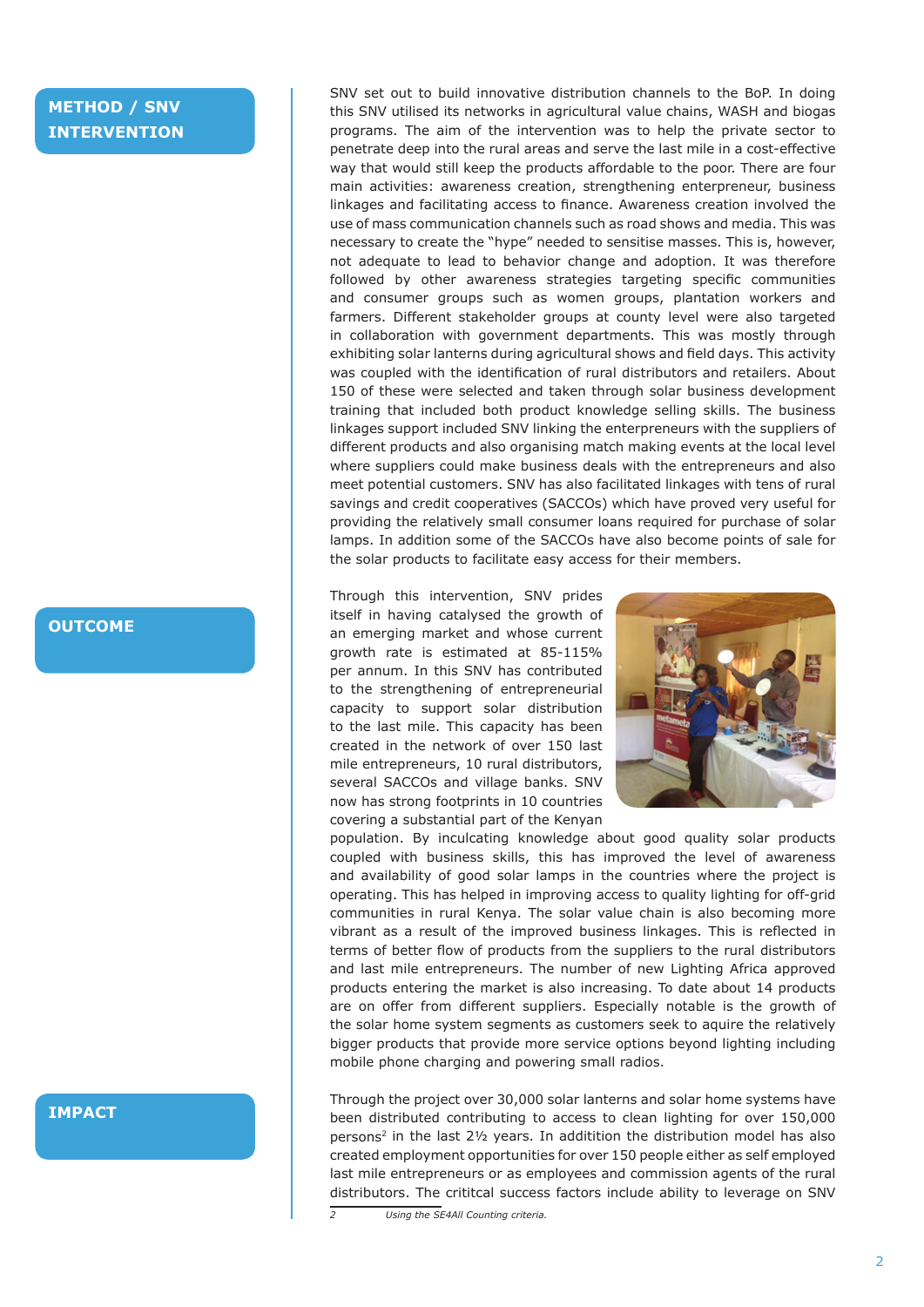networks in agriculture, WASH and biogas. This enabled the renewable energy team to easily link with grass root structures to support last mile distribution. Coupled with this is the vibrant private sector in Kenya that easily embraced the opportunity to trade in solar lanterns as a means of generating addititonal incomes. The ability to leverage on local partnerships for



awareness creation and entrepreneur capacity building also enabled SNV to extent its tentacles and reach more communities cost effectively.

There are several lesssons learnt in this project:

First, the target market is a largely rural market which has its own unique socio-economic dynamics. In view of this, entrepreneurs need to be ready to synchronise their sales plans with or seasonal incomes, be ready to penetrate the interior and innovate payment systems in line with cash flow regimes of each.

Secondly, the pico pv solar market is largely a doubtful market that requires building confidence through first motivating the consumer to take action (eg linking to a financial service) and also ensuring after sales service. Dissatisfied customers pose a major threat of market spoilage. Thirdly, adoption of RETs is a systematic process involving awareness (knowledge), persuation and trial implementation starting with entry-level products. This calls for careful packaging of the solar products to include user education as an integral part of the intervention. Fourthly, the backbone of this model is a strong private sector. It can therefore only succeed if entrepreneurs aggressively pursue the business opportunity and are able to innovate and overcome market barriers. The best way to ensure the right entrepreneurs are on board is through a competitive selection process coupled with a demand driven capacity building trajectory. This makes the entrepreneurs to remain motivated and be accountable for the mutually agreed results.

Despite the encouraging results, it is evident that awaress levels are still low. Even with a vibrant private sector, it is very costly for the private sector to reach the masses with information. Development funds and risk capital are required.

Finally, even with the clear economic benefits of using solar lanterns as compared to kerosene, Portable Solar Lanterns still represent a fairly large up-front investment for the poor who are currently using kerosene/wood fuel. This calls for innovative/flexible payment systems consistent with the BoP's irregular cash flows. It also underscores the importance of financial linkages for both consumers and last mile entrepreneurs.

*"The people working on the ground like SNV are likely to get to the solutions before we in d.light get it. Please share with us…"* **Dave Small, MD D.light Africa**

*"Entrepreneurs should not just be seen as price takers who merely increase the end consumer price…. But an entity that creates value in terms of efficient distribution, consumer education and after sales service and for which we take a margin"* **Joyce Gema, Rural distributor**

*"Our success in improving market penetration in Kenya is a concerted effort of many stakeholders…. like SNV whom we have collaborated to reach thousands of households with clean lighting solutions"* **Nana Asamoah, Country Manager, IFC Lighting Africa, Nairobi** 

*"Previously, I had only one business line. When SNV came in I was linked with* 

#### **LESSONS LEARNED**

# **TESTIMONIALS**